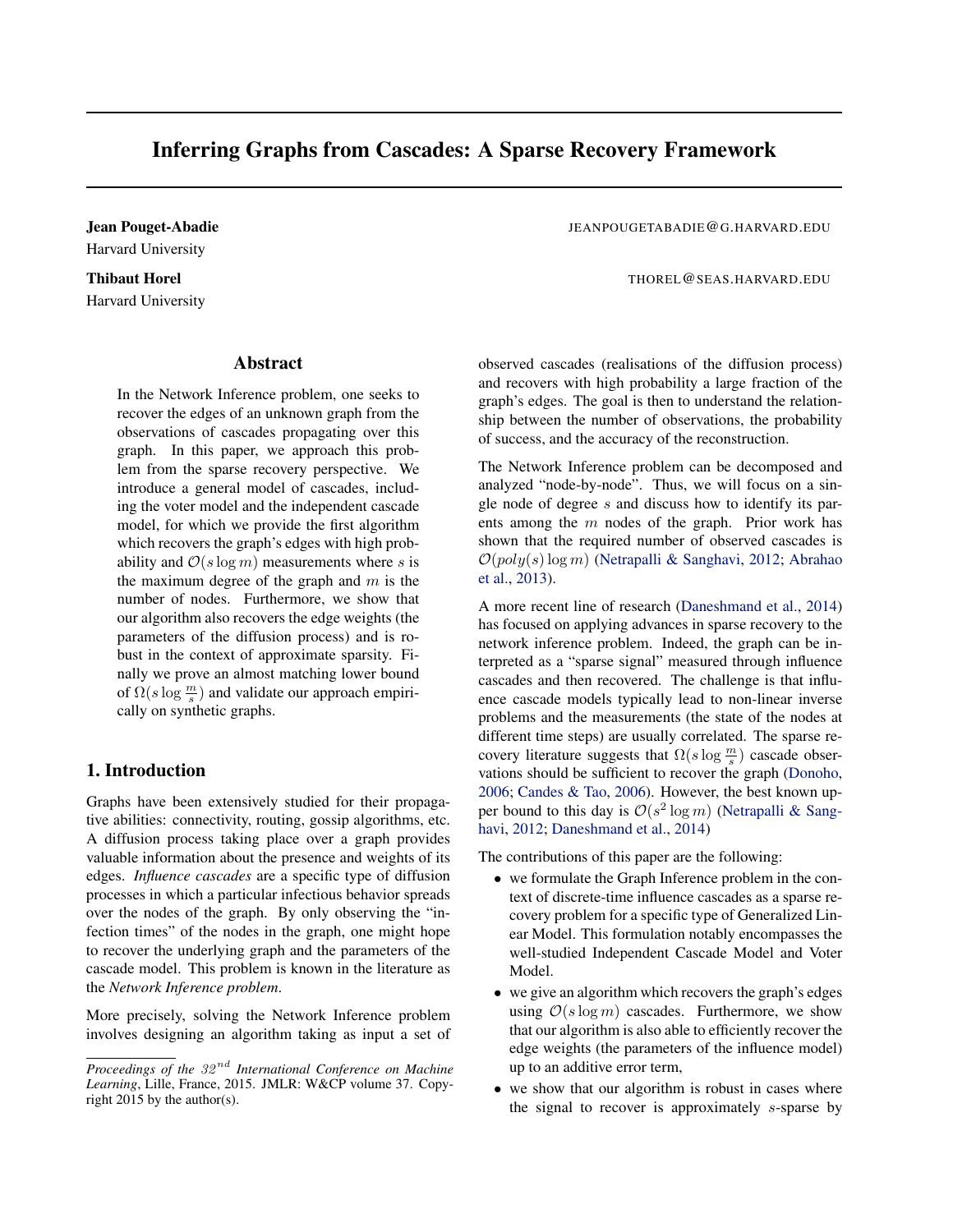proving guarantees in the *stable recovery* setting.

• we provide an almost tight lower bound of  $\Omega(s \log \frac{m}{s})$ observations required for sparse recovery.

The organization of the paper is as follows: we conclude the introduction by a survey of the related work. In Section 2 we present our model of Generalized Linear Cascades and the associated sparse recovery formulation. Its theoretical guarantees are presented for various recovery settings in Section [3.](#page-4-0) The lower bound is presented in Section [4.](#page-6-0) Finally, we conclude with experiments in Section [5.](#page-6-0)

Related Work The study of edge prediction in graphs has been an active field of research for over a decade [\(Liben-Nowell & Kleinberg,](#page-9-0) [2008;](#page-9-0) [Leskovec et al.,](#page-8-0) [2007;](#page-8-0) [Adar & Adamic,](#page-8-0) [2005\)](#page-8-0). [\(Gomez Rodriguez et al.,](#page-8-0) [2010\)](#page-8-0) introduced the NETINF algorithm, which approximates the likelihood of cascades represented as a continuous process. The algorithm was improved in later work [\(Gomez-Rodriguez et al.,](#page-8-0) [2011\)](#page-8-0), but is not known to have any theoretical guarantees beside empirical validation on synthetic networks. [Netrapalli & Sanghavi](#page-9-0) [\(2012\)](#page-9-0) studied the discrete-time version of the independent cascade model and obtained the first  $\mathcal{O}(s^2 \log m)$  recovery guarantee on general networks. The algorithm is based on a likelihood function similar to the one we propose, without the  $\ell_1$ -norm penalty. Their analysis depends on a *correlation decay* assumption, which limits the number of new infections at every step. In this setting, they show a lower bound of the number of cascades needed for support recovery with constant probability of the order  $\Omega(s \log(m/s))$ . They also suggest a GREEDY algorithm, which achieves a  $\mathcal{O}(s \log m)$ guarantee in the case of tree graphs. The work of [\(Abra](#page-8-0)[hao et al.,](#page-8-0) [2013\)](#page-8-0) studies the same continuous-model framework as [\(Gomez Rodriguez et al.,](#page-8-0) [2010\)](#page-8-0) and obtains an  $\mathcal{O}(s^9 \log^2 s \log m)$  support recovery algorithm, without the *correlation decay* assumption. [\(Du et al.,](#page-8-0) [2013\)](#page-8-0) propose a similar algorithm to ours for recovering the weights of the graph under a continuous-time independent cascade model, without proving theoretical guarantees.

Closest to this work is a recent paper by [Daneshmand et al.](#page-8-0) [\(2014\)](#page-8-0), wherein the authors consider a  $\ell_1$ -regularized objective function. They adapt standard results from sparse recovery to obtain a recovery bound of  $\mathcal{O}(s^3 \log m)$  under an irrepresentability condition [\(Zhao & Yu,](#page-9-0) [2006\)](#page-9-0). Under stronger assumptions, they match the [\(Netrapalli & Sang](#page-9-0)[havi,](#page-9-0) [2012\)](#page-9-0) bound of  $\mathcal{O}(s^2 \log m)$ , by exploiting similar properties of the convex program's KKT conditions. In contrast, our work studies discrete-time diffusion processes including the Independent Cascade model under weaker assumptions. Furthermore, we analyze both the recovery of the graph's edges and the estimation of the model's parameters, and achieve close to optimal bounds.

The work of [\(Du et al.,](#page-8-0) [2014\)](#page-8-0) is slightly orthogonal to ours since they suggest learning the *influence* function, rather than the parameters of the network directly.

# 2. Model

We consider a graph  $G = (V, E, \Theta)$ , where  $\Theta$  is a  $|V| \times$ |V| matrix of parameters describing the edge weights of  $\mathcal{G}$ . Intuitively,  $\Theta_{i,j}$  captures the "influence" of node i on node j. Let  $m \equiv |V|$ . For each node j, let  $\theta_j$  be the  $j^{th}$  column vector of Θ. A discrete-time *Cascade model* is a Markov process over a finite state space  $\{0, 1, \ldots, K-1\}^V$  with the following properties:

- 1. Conditioned on the previous time step, the transition events between two states in  $\{0, 1, \ldots, K - 1\}$  for each  $i \in V$  are mutually independent across  $i \in V$ .
- 2. Of the K possible states, there exists a *contagious state* such that all transition probabilities of the Markov process can be expressed as a function of the graph parameters  $\Theta$  and the set of "contagious nodes" at the previous time step.
- 3. The initial probability over  $\{0, 1, \ldots, K-1\}^V$  is such that all nodes can eventually reach a *contagious state* with non-zero probability. The "contagious" nodes at t = 0 are called *source nodes*.

In other words, a cascade model describes a diffusion process where a set of contagious nodes "influence" other nodes in the graph to become contagious. An *influence cascade* is a realisation of this random process, *i.e.* the successive states of the nodes in graph  $G$ . Note that both the "single source" assumption made in [\(Daneshmand et al.,](#page-8-0) [2014\)](#page-8-0) and [\(Abrahao et al.,](#page-8-0) [2013\)](#page-8-0) as well as the "uniformly chosen source set" assumption made in [\(Netrapalli & Sanghavi,](#page-9-0) [2012\)](#page-9-0) verify condition 3. Also note that the multiple-source node assumption does not reduce to the single-source assumption, even under the assumption that cascades do not overlap. Imagining for example two cascades starting from two different nodes; since we do not observe which node propagated the contagion to which node, we cannot attribute an infected node to either cascade and treat the problem as two independent cascades.

In the context of Network Inference, [\(Netrapalli & Sang](#page-9-0)[havi,](#page-9-0) [2012\)](#page-9-0) focus on the well-known discrete-time independent cascade model recalled below, which [\(Abrahao et al.,](#page-8-0) [2013\)](#page-8-0) and [\(Daneshmand et al.,](#page-8-0) [2014\)](#page-8-0) generalize to continuous time. We extend the independent cascade model in a different direction by considering a more general class of transition probabilities while staying in the discrete-time setting. We observe that despite their obvious differences, both the independent cascade and the voter models make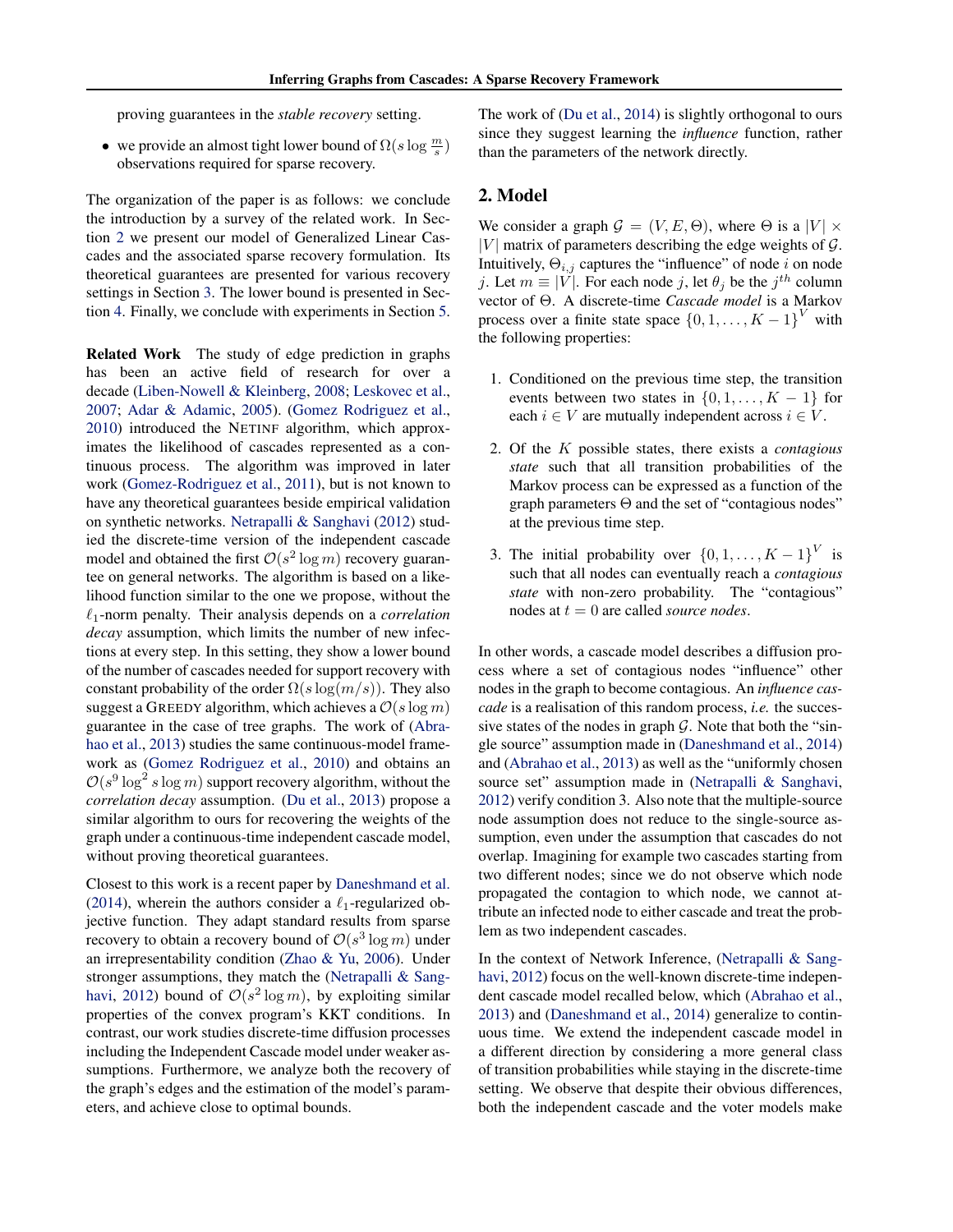<span id="page-2-0"></span>the network inference problem similar to the standard generalized linear model inference problem. In fact, we define a class of diffusion processes for which this is true: the *Generalized Linear Cascade Models*. The linear threshold model is a special case and is discussed in Section [6.](#page-7-0)

#### 2.1. Generalized Linear Cascade Models

Let *susceptible* denote any state which can become contagious at the next time step with a non-zero probability. We draw inspiration from generalized linear models to introduce Generalized Linear Cascades:

**Definition 1.** Let  $X<sup>t</sup>$  be the indicator variable of "conta*gious nodes" at time step* t*. A* generalized linear cascade model *is a cascade model such that for each susceptible node* j *in state* s *at time step* t*, the probability of* j *becom-* $\int$ *ing "contagious" at time step*  $t + 1$  *conditioned on*  $X^t$  *is a Bernoulli variable of parameter*  $f(\theta_j \cdot X^t)$ :

$$
\mathbb{P}(X_j^{t+1} = 1 | X^t) = f(\theta_j \cdot X^t)
$$
 (1)

*where*  $f : \mathbb{R} \to [0,1]$ 

In other words, each generalized linear cascade provides, for each node  $j \in V$  a series of measurements  $(X^t, X_j^{t+1})_{t \in \mathcal{T}_j}$  sampled from a generalized linear model. Note also that  $\mathbb{E}[X_i^{t+1} | X^t] = f(\theta_i \cdot X^t)$ . As such, f can be interpreted as the inverse link function of our generalized linear cascade model.

#### 2.2. Examples

#### 2.2.1. INDEPENDENT CASCADE MODEL

In the independent cascade model, nodes can be either susceptible, contagious or immune. At  $t = 0$ , all source nodes are "contagious" and all remaining nodes are "susceptible". At each time step t, for each edge  $(i, j)$  where j is susceptible and  $i$  is contagious,  $i$  attempts to infect  $j$  with probability  $p_{i,j} \in [0,1]$ ; the infection attempts are mutually independent. If  $i$  succeeds,  $j$  will become contagious at time step  $t + 1$ . Regardless of i's success, node i will be immune at time  $t + 1$ , such that nodes stay contagious for only one time step. The cascade process terminates when no contagious nodes remain.

If we denote by  $X<sup>t</sup>$  the indicator variable of the set of contagious nodes at time step t, then if  $j$  is susceptible at time step  $t + 1$ , we have:

$$
\mathbb{P}\left[X_j^{t+1} = 1 \,|\, X^t\right] = 1 - \prod_{i=1}^m \left(1 - p_{i,j}\right)^{X_i^t}.
$$

Defining  $\Theta_{i,j} \equiv \log(\frac{1}{1-p_{i,j}})$ , this can be rewritten as:

$$
\mathbb{P}\left[X_j^{t+1} = 1 \mid X^t\right] = 1 - \prod_{i=1}^m e^{-\Theta_{i,j} X_i^t}
$$
 (IC)  
= 
$$
1 - e^{-\Theta_j \cdot X^t}
$$

Therefore, the independent cascade model is a Generalized Linear Cascade model with inverse link function  $f : z \mapsto$ 1 –  $e^{-z}$ . Note that to write the Independent Cascade Model as a Generalized Linear Cascade Model, we had to introduce the change of variable  $\Theta_{i,j} = \log(\frac{1}{1-p_{i,j}})$ . The re-covery results in Section [3](#page-4-0) pertain to the  $\Theta_j$  parameters. Fortunately, the following lemma shows that the recovery error on  $\Theta_i$  is an upper bound on the error on the original  $p_i$  parameters.

**Lemma 1.**  $\|\hat{\theta} - \theta^*\|_2 \ge \|\hat{p} - p^*\|_2$ .

#### 2.2.2. THE LINEAR VOTER MODEL

In the Linear Voter Model, nodes can be either *red* or *blue*. Without loss of generality, we can suppose that the *blue* nodes are contagious. The parameters of the graph are normalized such that  $\forall i, \sum_j \Theta_{i,j} = 1$ . Each round, every node  $j$  independently chooses one of its neighbors with probability  $\Theta_{i,j}$  and adopts their color. The cascades stops at a fixed horizon time  $T$  or if all nodes are of the same color. If we denote by  $X<sup>t</sup>$  the indicator variable of the set of blue nodes at time step  $t$ , then we have:

$$
\mathbb{P}\left[X_j^{t+1} = 1 | X^t\right] = \sum_{i=1}^m \Theta_{i,j} X_i^t = \Theta_j \cdot X^t \quad (V)
$$

Thus, the linear voter model is a Generalized Linear Cascade model with inverse link function  $f : z \mapsto z$ .

#### 2.2.3. DISCRETIZATION OF CONTINUOUS MODEL

Another motivation for the Generalized Linear Cascade model is that it captures the time-discretized formulation of the well-studied continuous-time independent cascade model with exponential transmission function (CICE) of [\(Gomez Rodriguez et al.,](#page-8-0) [2010;](#page-8-0) [Abrahao et al.,](#page-8-0) [2013;](#page-8-0) [Daneshmand et al.,](#page-8-0) [2014\)](#page-8-0). Assume that the temporal resolution of the discretization is  $\varepsilon$ , *i.e.* all nodes whose (continuous) infection time is within the interval  $[k\varepsilon,(k+1)\varepsilon]$ are considered infected at (discrete) time step k. Let  $X^k$ be the indicator vector of the set of nodes 'infected' before or during the  $k^{th}$  time interval. Note that contrary to the discrete-time independent cascade model,  $X_j^k = 1 \implies$  $X_j^{k+1} = 1$ , that is, there is no immune state and nodes remain contagious forever.

Let  $Exp(p)$  be an exponentially-distributed random variable of parameter p and let  $\Theta_{i,j}$  be the rate of transmis-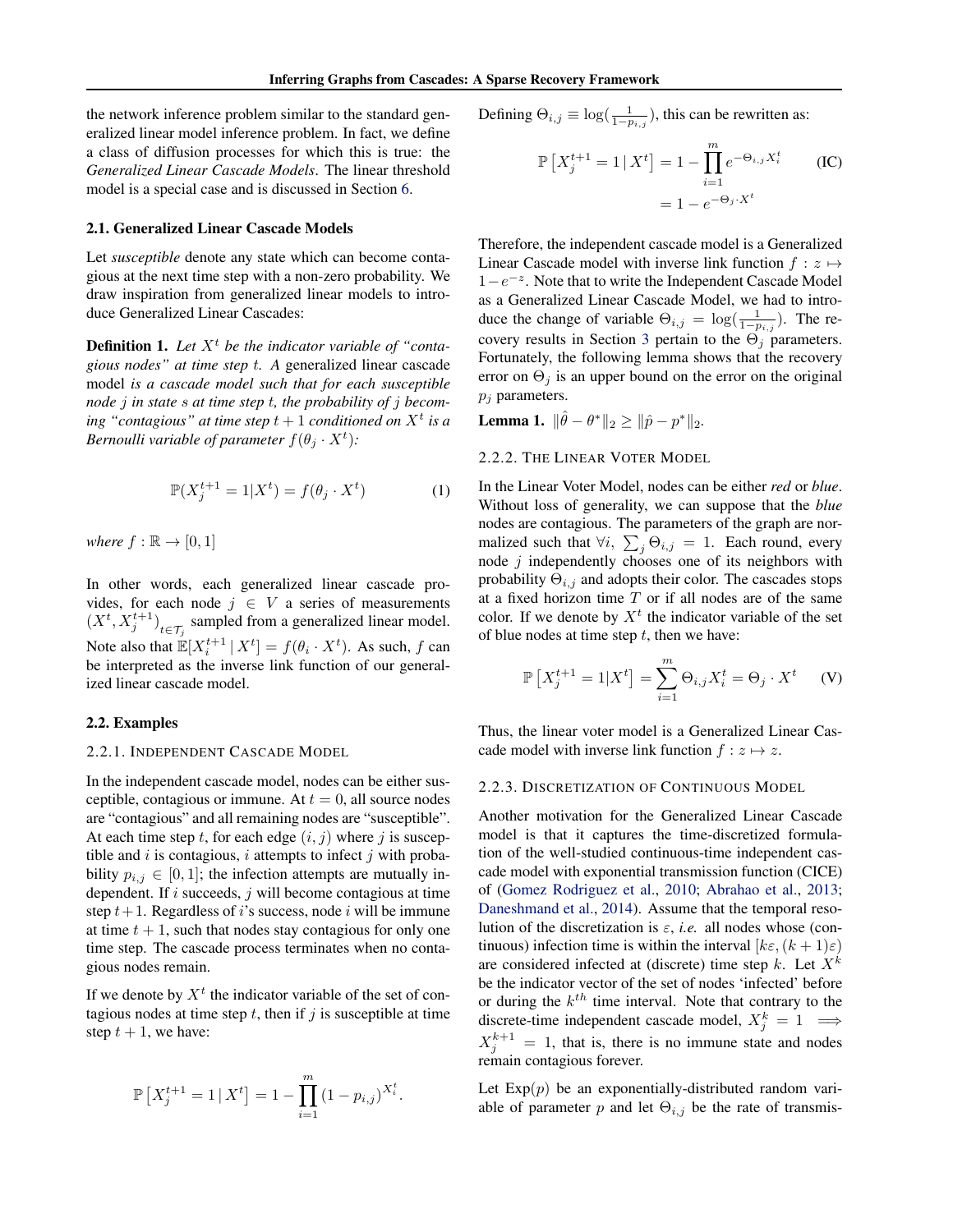<span id="page-3-0"></span>
$$
n_j \left( \begin{array}{c} m \\ \hline \hline 001 \dots 100 \dots 010 \\ \hline \hline \hline 011 \dots 0101 \dots 0101 \\ \hline \hline 011 \dots 0101 \dots 0101 \dots 0101 \dots 0101 \dots 0101 \dots 0101 \dots 0101 \dots 0101 \dots 0101 \dots 0101 \dots 0101 \dots 0101 \dots 0101 \dots 0101 \dots 0101 \dots 0101 \dots 0101 \dots 0101 \dots 0101 \dots 0101 \dots 0101 \dots 0101 \dots 0101 \dots 0101 \dots 0101 \dots 0101 \dots 0101 \dots 0101 \dots 0101 \dots 0101 \dots 0101 \dots 0101 \dots 0101 \dots 0101 \dots 0101 \dots 0101 \dots 0101 \dots 0101 \dots 0101 \dots 0101 \dots 0101 \dots 0101 \dots 0101 \dots 0101 \dots 0101 \dots 0101 \dots 0101 \dots 0101 \dots 0101 \dots 0101 \dots 0101 \dots 0101 \dots 0101 \dots 0101 \dots 0101 \dots 0101 \dots 0101 \dots 0101 \dots 0101 \dots 0101 \dots 0101 \dots 0101 \dots 0101 \dots 0101 \dots 0101 \dots 0101 \dots 0101 \dots 0101 \dots 0101 \dots 0101 \dots 0101 \dots 0101 \dots 0101 \dots 0101 \dots 0101 \dots 0101 \dots 0101 \dots 0101 \dots 0101 \dots 0101 \dots 0101 \dots 0101 \dots 0101 \dots 0101 \dots 0101 \dots 0101 \dots 0101 \dots 0101 \dots 0101 \dots 0101 \dots 0101 \dots 0101 \dots 0101 \dots 0101 \dots 0101 \dots 0101 \dots 0101 \dots 01
$$

Figure 1. Illustration of the sparse-recovery approach. Our objective is to recover the unknown weight vector  $\theta_i$  for each node j. We observe a Bernoulli realization whose parameters are given by applying  $f$  to the matrix-vector product, where the measurement matrix encodes which nodes are "contagious" at each time step.

sion along directed edge  $(i, j)$  in the CICE model. By the memoryless property of the exponential, if  $X_j^k \neq 1$ :

$$
\mathbb{P}(X_j^{k+1} = 1 | X^k) = \mathbb{P}(\min_{i \in \mathcal{N}(j)} \text{Exp}(\Theta_{i,j}) \le \epsilon)
$$

$$
= \mathbb{P}(\text{Exp}(\sum_{i=1}^m \Theta_{i,j} X_i^t) \le \epsilon) = 1 - e^{-\epsilon \Theta_j \cdot X^t}
$$

Therefore, the  $\epsilon$ -discretized CICE-induced process is a Generalized Linear Cascade model with inverse link function  $f : z \mapsto 1 - e^{-\epsilon \cdot z}$ .

#### 2.2.4. LOGISTIC CASCADES

"Logistic cascades" is the specific case where the inverse link function is given by the logistic function  $f(z)$  =  $1/(1+e^{-z+t})$ . Intuitively, this captures the idea that there is a threshold  $t$  such that when the sum of the parameters of the infected parents of a node is larger than the threshold, the probability of getting infected is close to one. This is a smooth approximation of the hard threshold rule of the Linear Threshold Model [\(Kempe et al.,](#page-8-0) [2003\)](#page-8-0). As we will see later in the analysis, for logistic cascades, the graph inference problem becomes a linear inverse problem.

#### 2.3. Maximum Likelihood Estimation

Inferring the model parameter  $\Theta$  from observed influence cascades is the central question of the present work. Recovering the edges in  $E$  from observed influence cascades is a well-identified problem known as the *Network Inference* problem. However, recovering the influence parameters is no less important. In this work we focus on recovering Θ, noting that the set of edges  $E$  can then be recovered through the following equivalence:  $(i, j) \in E \Leftrightarrow \Theta_{i,j} \neq 0$ 

Given observations  $(x^1, \ldots, x^n)$  of a cascade model, we can recover Θ via Maximum Likelihood Estimation (MLE). Denoting by  $\mathcal L$  the log-likelihood function, we consider the following  $\ell_1$ -regularized MLE problem:

$$
\hat{\Theta} \in \underset{\Theta}{\operatorname{argmax}} \frac{1}{n} \mathcal{L}(\Theta \, | \, x^1, \dots, x^n) - \lambda \|\Theta\|_1
$$

where  $\lambda$  is the regularization factor which helps prevent

overfitting and controls the sparsity of the solution.

The generalized linear cascade model is decomposable in the following sense: given Definition [1,](#page-2-0) the log-likelihood can be written as the sum of m terms, each term  $i \in$  $\{1, \ldots, m\}$  only depending on  $\theta_i$ . Since this is equally true for  $\|\Theta\|_1$ , each column  $\theta_i$  of  $\Theta$  can be estimated by a separate optimization program:

$$
\hat{\theta}_i \in \operatorname*{argmax}_{\theta} \mathcal{L}_i(\theta_i \,|\, x^1, \dots, x^n) - \lambda \|\theta_i\|_1 \qquad (2)
$$

where we denote by  $\mathcal{T}_i$  the time steps at which node i is susceptible and:

$$
\mathcal{L}_i(\theta_i \mid x^1, \dots, x^n) = \frac{1}{|\mathcal{T}_i|} \sum_{t \in \mathcal{T}_i} x_i^{t+1} \log f(\theta_i \cdot x^t)
$$

$$
+ (1 - x_i^{t+1}) \log (1 - f(\theta_i \cdot x^t))
$$

In the case of the voter model, the measurements include all time steps until we reach the time horizon  $T$  or the graph coalesces to a single state. For the independent cascade model, the measurements include all time steps until node i becomes contagious, after which its behavior is deterministic. Contrary to prior work, our results depend on the number of measurements and not the number of cascades.

Regularity assumptions To solve program [\(2\)](#page-2-0) efficiently, we would like it to be convex. A sufficient condition is to assume that  $\mathcal{L}_i$  is concave, which is the case if  $f$ and  $(1 - f)$  are both log-concave. Remember that a twicedifferentiable function f is log-concave iff.  $f''f \leq f'^2$ . It is easy to verify this property for f and  $(1 - f)$  in the Independent Cascade Model and Voter Model.

Furthermore, the data-dependent bounds in Section [3.1](#page-4-0) will require the following regularity assumption on the inverse link function f: there exists  $\alpha \in (0,1)$  such that

$$
\max \left\{ |(\log f)'(z_x)|, |(\log(1-f))'(z_x)| \right\} \le \frac{1}{\alpha} \quad \text{(LF)}
$$

for all  $z_x \equiv \theta^* \cdot x$  such that  $f(z_x) \notin \{0, 1\}.$ 

In the voter model,  $\frac{f'(z)}{f(z)} = \frac{1}{z}$  and  $\frac{f'(z)}{(1-f)(z)} = \frac{1}{1-z}$ . Hence (LF) will hold as soon as  $\alpha \leq \Theta_{i,j} \leq 1 - \alpha$  for all  $(i,j) \in$ E which is always satisfied for some  $\alpha$  for non-isolated nodes. In the Independent Cascade Model,  $\frac{f'(z)}{f(z)} = \frac{1}{e^z - 1}$ and  $\frac{f'(z)}{(1-f)(z)} = 1$ . Hence (LF) holds as soon as  $p_{i,j} \ge \alpha$  for all  $(i, j) \in E$  which is always satisfied for some  $\alpha \in (0, 1)$ .

For the data-independent bound of Proposition [1,](#page-5-0) we will require the following additional regularity assumption:

$$
\max \left\{ |(\log f)''(z_x)|, |(\log(1-f))''(z_x)| \right\} \le \frac{1}{\alpha} \quad \text{(LF2)}
$$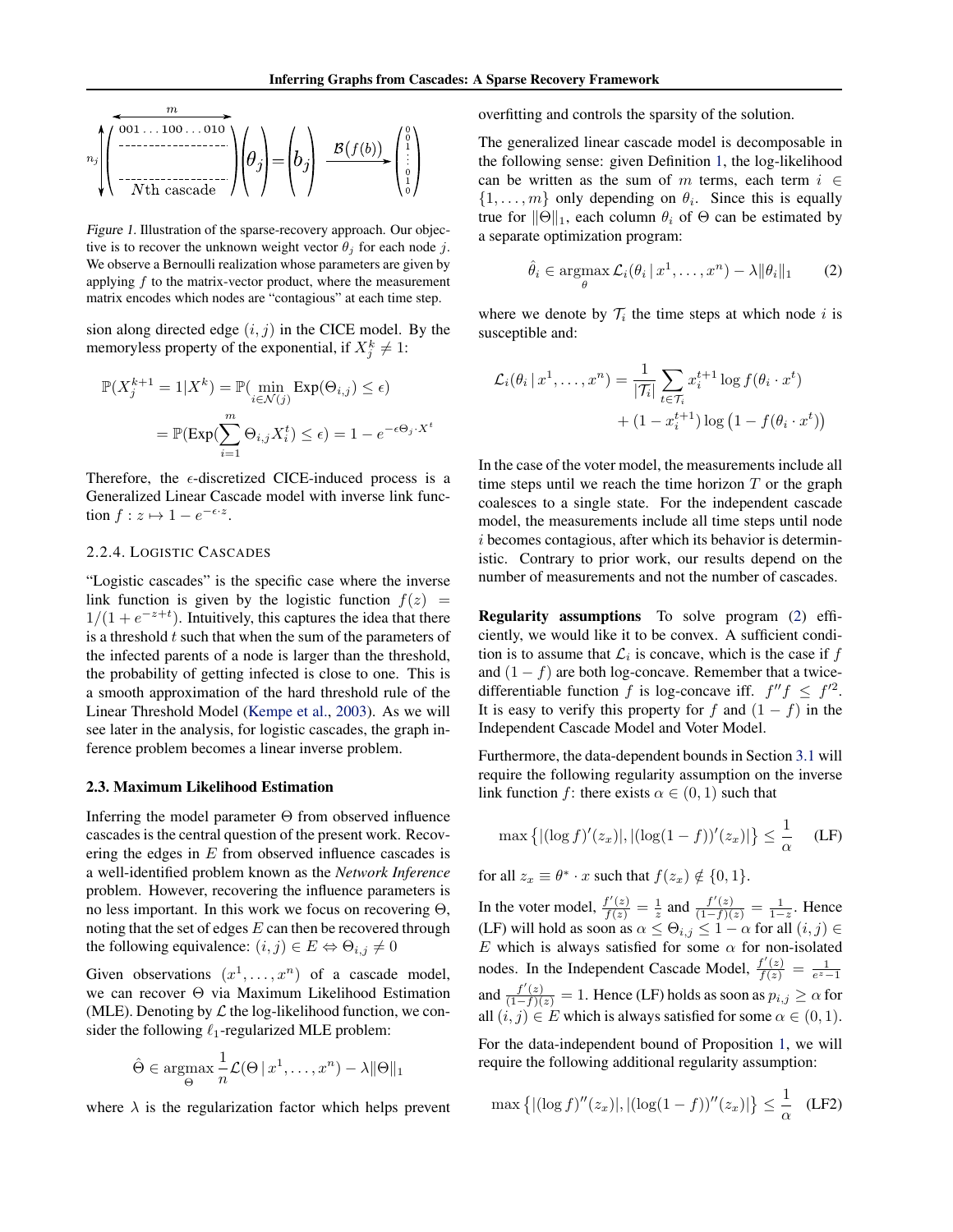<span id="page-4-0"></span>for some  $\alpha \in (0,1)$  and for all  $z_x \equiv \theta^* \cdot x$  such that  $f(z_x) \notin$  $\{0, 1\}$ . It is again easy to see that this condition is verified for the Independent Cascade Model and the Voter model for the same  $\alpha \in (0, 1)$ .

Convex constraints The voter model is only defined when  $\Theta_{i,j} \in (0,1)$  for all  $(i,j) \in E$ . Similarly the independent cascade model is only defined when  $\Theta_{i,j} > 0$ . Because the likelihood function  $\mathcal{L}_i$  is equal to  $-\infty$  when the parameters are outside of the domain of definition of the models, these contraints do not need to appear explicitly in the optimization program.

In the specific case of the voter model, the constraint  $\sum_j \Theta_{i,j} = 1$  will not necessarily be verified by the estimator obtained in [\(2\)](#page-2-0). In some applications, the experimenter might not need this constraint to be verified, in which case the results in Section 3 still give a bound on the recovery error. If this constraint needs to be satisfied, then by Lagrangian duality, there exists a  $\lambda \in \mathbb{R}$  such that adding  $\lambda(\sum_j \theta_j - 1)$  to the objective function of [\(2\)](#page-2-0) enforces the constraint. Then, it suffices to apply the results of Section 3 to the augmented objective to obtain the same recovery guarantees. Note that the added term is linear and will easily satisfy all the required regularity assumptions.

# 3. Results

In this section, we apply the sparse recovery framework to analyze under which assumptions our program [\(2\)](#page-2-0) recovers the true parameter  $\theta_i$  of the cascade model. Furthermore, if we can estimate  $\theta_i$  to a sufficiently good accuracy, it is then possible to recover the support of  $\theta_i$  by simple thresholding, which provides a solution to the standard Network Inference problem.

We will first give results in the exactly sparse setting in which  $\theta_i$  has a support of size exactly s. We will then relax this sparsity constraint and give results in the *stable recov* $ery$  setting where  $\theta_i$  is approximately s-sparse.

As mentioned in Section [2.3,](#page-3-0) the maximum likelihood estimation program is decomposable. We will henceforth focus on a single node  $i \in V$  and omit the subscript i in the notations when there is no ambiguity. The recovery problem is now the one of estimating a single vector  $\theta^*$  from a set  $\mathcal T$  of observations. We will write  $n \equiv |\mathcal T|$ .

#### 3.1. Main Theorem

In this section, we analyze the case where  $\theta^*$  is exactly sparse. We write  $S \equiv \text{supp}(\theta^*)$  and  $s = |S|$ . Recall, that  $\theta_i$  is the vector of weights for all edges *directed at* the node we are solving for. In other words, S is the set of all nodes susceptible to influence node  $i$ , also referred to as its parents. Our main theorem will rely on the now standard *restricted eigenvalue condition* introduced by [\(Bickel et al.,](#page-8-0) [2009a\)](#page-8-0).

**Definition 2.** *Let*  $\Sigma \in S_m(\mathbb{R})$  *be a real symmetric matrix and S be a subset of*  $\{1, \ldots, m\}$ *. Defining*  $C(S) \equiv \{X \in$  $\mathbb{R}^m$  :  $||X_{S^c}||_1 \leq 3||X_S||_1$ *. We say that*  $\Sigma$  *satisfies the*  $(S, \gamma)$ -restricted eigenvalue condition *iff*:

$$
\forall X \in \mathcal{C}(\mathcal{S}), X^T \Sigma X \ge \gamma \|X\|_2^2 \tag{RE}
$$

A discussion of the  $(S, \gamma)$ -(RE) assumption in the context of generalized linear cascade models can be found in Section [3.3.](#page-5-0) In our setting we require that the (RE)-condition holds for the Hessian of the log-likelihood function  $\mathcal{L}$ : it essentially captures the fact that the binary vectors of the set of active nodes (*i.e* the measurements) are not *too* collinear.

**Theorem 1.** Assume the Hessian  $\nabla^2 \mathcal{L}(\theta^*)$  satisfies the  $(S, \gamma)$ **-(RE)** *for some*  $\gamma > 0$  *and that* (LF) *holds for some*  $\alpha > 0$ *. For any*  $\delta \in (0, 1)$ *, let*  $\hat{\theta}$  *be the solution of* [\(2\)](#page-2-0) *with*  $\lambda \equiv 2 \sqrt{\frac{\log m}{\alpha n^{1-\delta}}}$ , then:

$$
\|\hat{\theta} - \theta^*\|_2 \le \frac{6}{\gamma} \sqrt{\frac{s \log m}{\alpha n^{1-\delta}}} \quad \text{w.p. } 1 - \frac{1}{e^{n^{\delta} \log m}} \quad (3)
$$

Note that we have expressed the convergence rate in the number of measurements  $n$ , which is different from the number of cascades. For example, in the case of the voter model with horizon time  $T$  and for  $N$  cascades, we can expect a number of measurements proportional to  $N \times T$ .

Theorem 1 is a consequence of Theorem 1 in [\(Negahban](#page-9-0) [et al.,](#page-9-0) [2012\)](#page-9-0) which gives a bound on the convergence rate of regularized estimators. We state their theorem in the context of  $\ell_1$  regularization in Lemma 2.

Lemma 2. *Let*  $C(S) \equiv {\{\Delta \in \mathbb{R}^m \mid ||\Delta_S||_1 \leq 3||\Delta_{S^c}||_1\}}.$ *Suppose that:*

$$
\forall \Delta \in \mathcal{C}(S), \ \mathcal{L}(\theta^* + \Delta) - \mathcal{L}(\theta^*)
$$
  
- 
$$
\nabla \mathcal{L}(\theta^*) \cdot \Delta \ge \kappa_{\mathcal{L}} ||\Delta||_2^2 - \tau_{\mathcal{L}}^2(\theta^*) \quad (4)
$$

*for some*  $\kappa_{\mathcal{L}} > 0$  *and function*  $\tau_{\mathcal{L}}$ *. Finally suppose that*  $\lambda \geq 2\|\nabla \mathcal{L}(\theta^*)\|_{\infty}$ , then if  $\hat{\theta}_{\lambda}$  is the solution of [\(2\)](#page-2-0):

$$
\|\hat{\theta}_{\lambda}-\theta^*\|_2^2 \leq 9\frac{\lambda^2 s}{\kappa_{\mathcal{L}}} + \frac{\lambda}{\kappa_{\mathcal{L}}^2} 2\tau_{\mathcal{L}}^2(\theta^*)
$$

To prove Theorem 1, we apply Lemma 2 with  $\tau_{\mathcal{L}} = 0$ . Since  $\mathcal L$  is twice differentiable and convex, assumption (4) with  $\kappa_{\mathcal{L}} = \frac{\gamma}{2}$  is implied by the (RE)-condition. For a good convergence rate, we must find the smallest possible value of  $\lambda$  such that  $\lambda \geq 2\|\nabla \mathcal{L} \theta^*\|_{\infty}$ . The upper bound on the  $\ell_{\infty}$  norm of  $\nabla \mathcal{L}(\theta^*)$  is given by Lemma 3.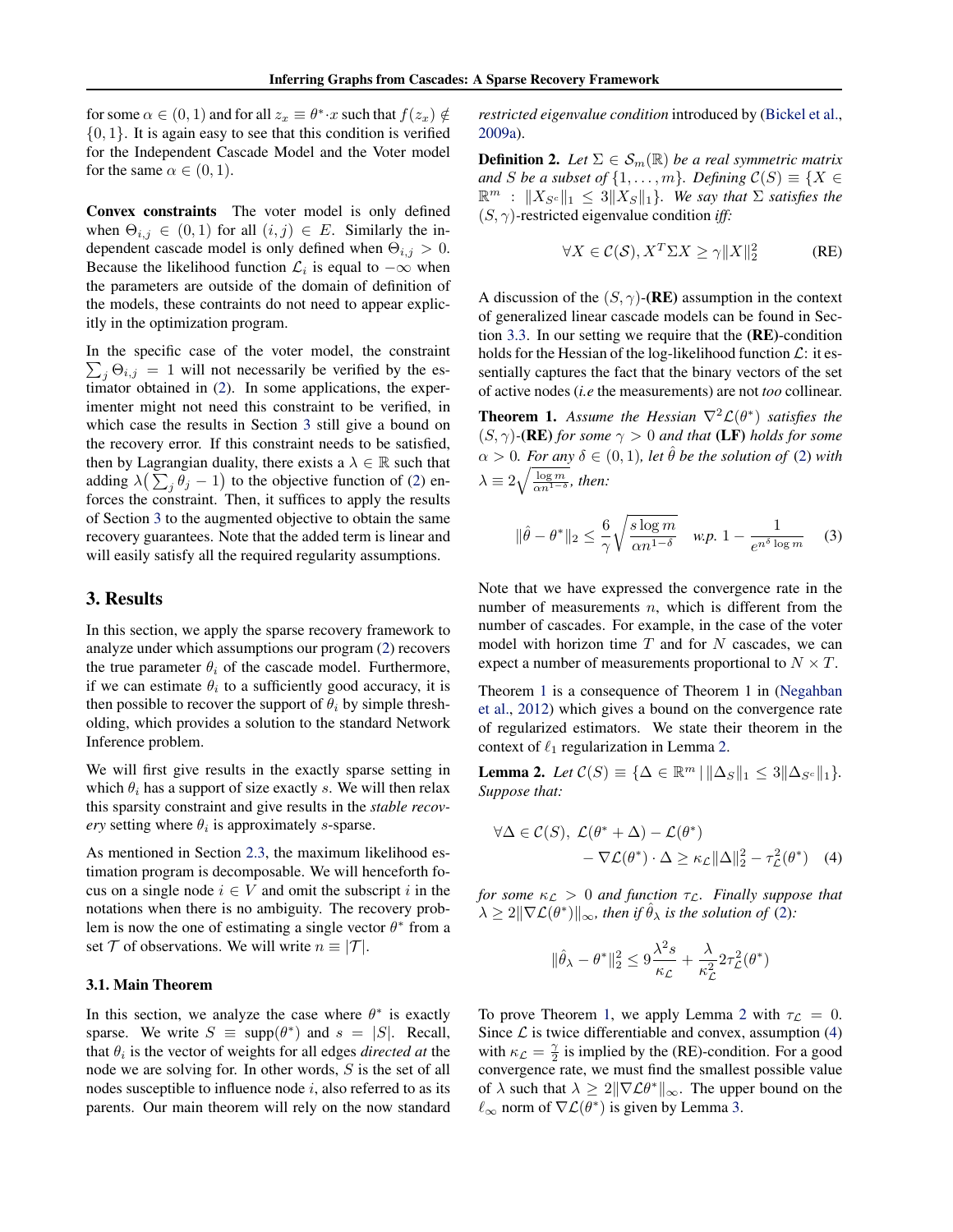<span id="page-5-0"></span>**Lemma 3.** Assume (LF) holds for some  $\alpha > 0$ . For any  $\delta \in (0,1)$ :

$$
\|\nabla \mathcal{L}(\theta^*)\|_\infty \leq 2\sqrt{\frac{\log m}{\alpha n^{1-\delta}}} \quad \text{w.p. } 1 - \frac{1}{e^{n^\delta \log m}}
$$

The proof of Lemma [3](#page-4-0) relies crucially on Azuma-Hoeffding's inequality, which allows us to handle correlated observations. This departs from the usual assumptions made in sparse recovery settings, that the measurements are independent from one another. We now show how to use Theorem [1](#page-4-0) to recover the support of  $\theta^*$ , that is, to solve the Network Inference problem.

Corollary 1. *Under the same assumptions as Theorem [1,](#page-4-0)* Let  $\hat{\mathcal{S}}_{\eta} \equiv \{j \in \{1, \ldots, m\} : \hat{\theta}_j > \eta\}$  for  $\eta > 0$ *. For*  $0 < \epsilon < \eta$ , let  $\mathcal{S}_{\eta+\epsilon}^* \equiv \{i \in \{1, \ldots, m\} : \theta_i^* > \eta + \epsilon\}$  be *the set of all true 'strong' parents. Suppose the number of* measurements verifies:  $n > \frac{9s \log m}{\alpha \gamma^2 \epsilon^2}$ . Then with probability  $1 - \frac{1}{m}$ ,  $S_{\eta + \epsilon}^* \subseteq \hat{S}_{\eta} \subseteq \mathcal{S}^*$ . In other words we recover all *'strong' parents and no 'false' parents.*

Assuming we know a lower bound  $\alpha$  on  $\Theta_{i,j}$ , Corollary 1 can be applied to the Network Inference problem in the following manner: pick  $\epsilon = \frac{\eta}{2}$  and  $\eta = \frac{\alpha}{3}$ , then  $S^*_{\eta + \epsilon} = S$ provided that  $n = \Omega\left(\frac{s \log m}{\alpha^3 \gamma^2}\right)$ . That is, the support of  $\theta^*$ can be found by thresholding  $\hat{\theta}$  to the level  $\eta$ .

#### 3.2. Approximate Sparsity

In practice, exact sparsity is rarely verified. For social networks in particular, it is more realistic to assume that each node has few "strong" parents' and many "weak" parents. In other words, even if  $\theta^*$  is not exactly s-sparse, it can be well approximated by *s*-sparse vectors.

Rather than obtaining an impossibility result, we show that the bounds obtained in Section [3.1](#page-4-0) degrade gracefully in this setting. Formally, let  $\theta_{|s|}^* \in \operatorname{argmin}_{\|\theta\|_0 \leq s} \|\theta - \theta^*\|_1$ be the best s-approximation to  $\theta^*$ . Then we pay a cost proportional to  $\|\theta^* - \theta^*_{\lfloor s \rfloor}\|_1$  for recovering the weights of nonexactly sparse vectors. This cost is simply the "tail" of  $\theta^*$ : the sum of the  $m - s$  smallest coordinates of  $\theta^*$ . We recover the results of Section [3.1](#page-4-0) in the limit of exact sparsity. These results are formalized in the following theorem, which is also a consequence of Theorem 1 in [\(Negahban](#page-9-0) [et al.,](#page-9-0) [2012\)](#page-9-0).

Theorem 2. *Suppose the* (RE) *assumption holds for the Hessian*  $\nabla^2 f(\theta^*)$  *and*  $\tau_{\mathcal{L}}(\theta^*) = \frac{\kappa_2 \log m}{n} ||\theta^*||_1$  *on the following set:*

$$
\mathcal{C}' \equiv \{ X \in \mathbb{R}^p : \| X_{S^c} \|_1 \leq 3 \| X_S \|_1 + 4 \| \theta^* - \theta^*_{\lfloor s \rfloor} \|_1 \}
$$
  

$$
\cap \{ \| X \|_1 \leq 1 \}
$$

*If the number of measurements*  $n \geq \frac{64\kappa_2}{\gamma} s \log m$ , then by

solving (2) for 
$$
\lambda \equiv 2\sqrt{\frac{\log m}{\alpha n^{1-\delta}}}
$$
 we have:

$$
\|\hat{\theta}-\theta^*\|_2 \leq \frac{3}{\gamma} \sqrt{\frac{s\log m}{\alpha n^{1-\delta}}} + 4 \sqrt[4]{\frac{s\log m}{\gamma^4 \alpha n^{1-\delta}}} \|\theta^* - \theta^*_{\lfloor s \rfloor}\|_1
$$

As in Corollary 1, an edge recovery guarantee can be derived from Theorem 2 in the case of approximate sparsity.

#### 3.3. Restricted Eigenvalue Condition

There exists a large class of sufficient conditions under which sparse recovery is achievable in the context of regularized estimation [\(van de Geer & Bühlmann,](#page-9-0) [2009\)](#page-9-0). The restricted eigenvalue condition, introduced in [\(Bickel et al.,](#page-8-0) [2009b\)](#page-8-0), is one of the weakest such assumption. It can be interpreted as a restricted form of non-degeneracy. Since we apply it to the Hessian of the log-likelihood function  $\nabla^2 \mathcal{L}(\theta)$ , it essentially reduces to a form of restricted strong convexity, that Lemma [2](#page-4-0) ultimately relies on.

Observe that the Hessian of  $\mathcal L$  can be seen as a re-weighted *Gram matrix* of the observations:

$$
\nabla^2 \mathcal{L}(\theta^*) = \frac{1}{|\mathcal{T}|} \sum_{t \in \mathcal{T}} x^t (x^t)^T \left[ x_i^{t+1} \frac{f''f - f'^2}{f^2} (\theta^* \cdot x^t) - (1 - x_i^{t+1}) \frac{f''(1 - f) + f'^2}{(1 - f)^2} (\theta^* \cdot x^t) \right]
$$

If f and  $(1 - f)$  are c-strictly log-convex for  $c > 0$ , then  $\min((\log f)'', (\log(1-f))'') \geq c$ . This implies that the  $(S, \gamma)$ -(RE) condition in Theorem [1](#page-4-0) and Theorem 2 reduces to a condition on the *Gram matrix* of the observations  $X^T X = \frac{1}{|\mathcal{T}|} \sum_{t \in \mathcal{T}} x^t (x^t)^T$  for  $\gamma' \equiv \gamma \cdot c$ .

(RE) with high probability The Generalized Linear Cascade model yields a probability distribution over the observed sets of infected nodes  $(x^t)_{t \in \mathcal{T}}$ . It is then natural to ask whether the restricted eigenvalue condition is likely to occur under this probabilistic model. Several recent papers show that large classes of correlated designs obey the restricted eigenvalue property with high probability [\(Raskutti](#page-9-0) [et al.,](#page-9-0) [2010;](#page-9-0) [Rudelson & Zhou,](#page-9-0) [2013\)](#page-9-0).

The (RE)-condition has the following concentration property: if it holds for the expected Hessian matrix  $\mathbb{E}[\nabla^2 \mathcal{L}(\theta^*)]$ , then it holds for the finite sample Hessian matrix  $\nabla^2 \mathcal{L}(\theta^*)$  with high probability.

Therefore, under an assumption which only involves the probabilistic model and not the actual observations, we can obtain the same conclusion as in Theorem [1:](#page-4-0)

**Proposition 1.** *Suppose*  $\mathbb{E}[\nabla^2 \mathcal{L}(\theta^*)]$  *verifies the*  $(S, \gamma)$ -(RE) *condition and assume* (LF) *and* (LF2)*. For*  $\delta > 0$ *, if*  $n^{1-\delta} \ge \frac{1}{28\gamma\alpha}s^2\log m$ , then  $\nabla^2\mathcal{L}(\theta^*)$  verifies the  $(S, \frac{\gamma}{2})$ -*(RE) condition, w.p*  $\geq 1 - e^{-n^{\delta} \log m}$ .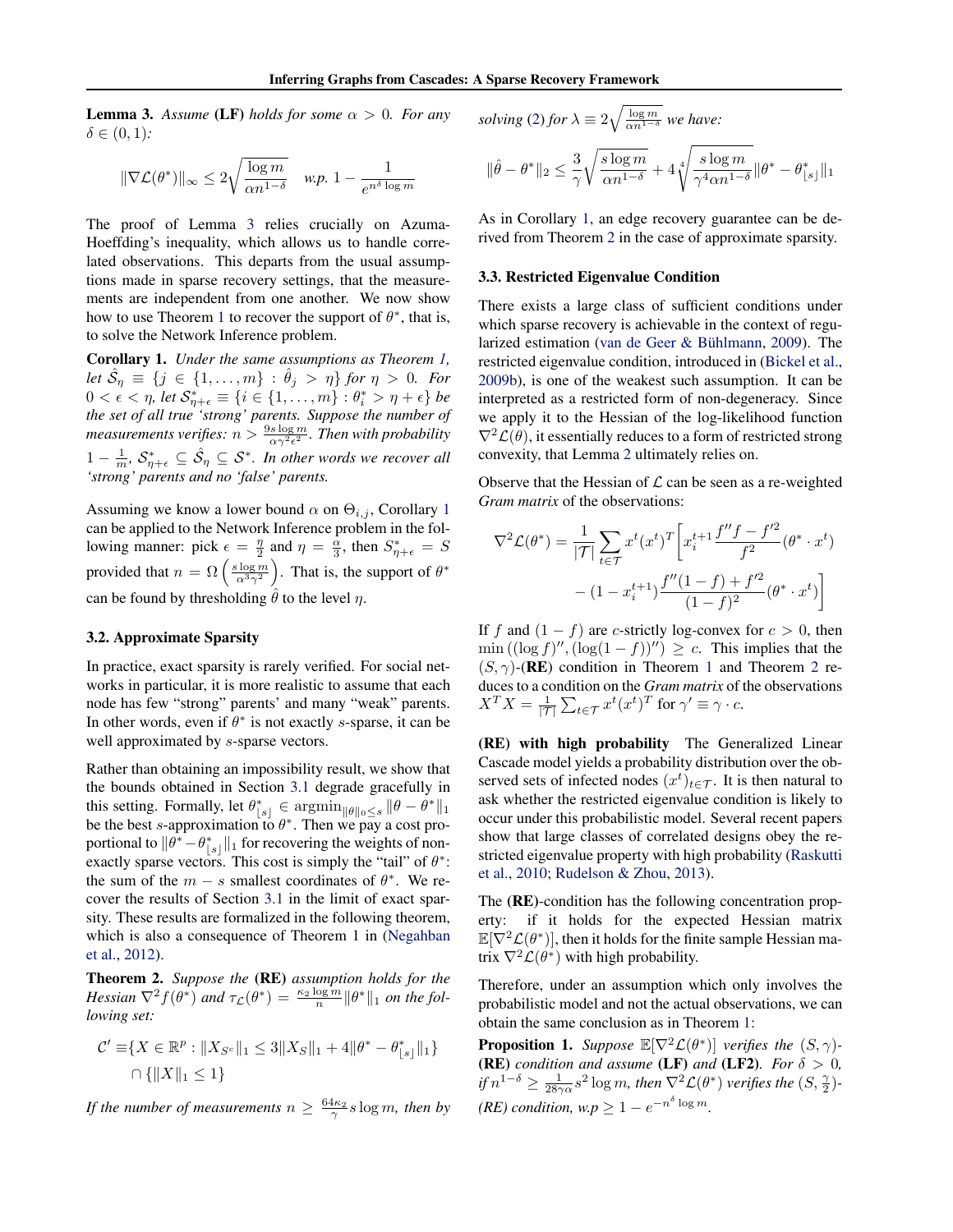<span id="page-6-0"></span>Observe that the number of measurements required in Proposition [1](#page-5-0) is now quadratic in s. If we only keep the first measurement from each cascade, which are independent, we can apply Theorem 1.8 from [\(Rudelson &](#page-9-0) [Zhou,](#page-9-0) [2013\)](#page-9-0), lowering the number of required cascades to  $s \log m \log^3(s \log m)$ .

If f and  $(1 - f)$  are strictly log-convex, then the previous observations show that the quantity  $\mathbb{E}[\nabla^2 \mathcal{L}(\theta^*)]$  in Proposition [1](#page-5-0) can be replaced by the expected *Gram matrix*:  $A \equiv \mathbb{E}[X^T X]$ . This matrix A has a natural interpretation: the entry  $a_{i,j}$  is the probability that node i and node j are infected at the same time during a cascade. In particular, the diagonal term  $a_{i,i}$  is simply the probability that node i is infected during a cascade.

# 4. A Lower Bound

In [\(Netrapalli & Sanghavi,](#page-9-0) [2012\)](#page-9-0), the authors explicitate a lower bound of  $\Omega(s \log \frac{m}{s})$  on the number of cascades necessary to achieve good support recovery with constant probability under a *correlation decay* assumption. In this section, we will consider the stable sparse recovery setting of Section [3.2.](#page-5-0) Our goal is to obtain an informationtheoretic lower bound on the number of measurements necessary to approximately recover the parameter  $\theta^*$  of a cascade model from observed cascades. Similar lower bounds were obtained for sparse *linear* inverse problems in [\(Price](#page-9-0) [& Woodruff,](#page-9-0) [2011;](#page-9-0) [2012;](#page-9-0) [Ba et al.,](#page-8-0) [2011\)](#page-8-0).

Theorem 3. *Let us consider a cascade model of the form* [\(1\)](#page-2-0) *and a recovery algorithm* A *which takes as input* n *random cascade measurements and outputs*  $\hat{\theta}$  *such that with probability*  $\delta > \frac{1}{2}$  (*over the measurements*):

$$
\|\hat{\theta} - \theta^*\|_2 \le C \min_{\|\theta\|_0 \le s} \|\theta - \theta^*\|_2
$$
 (5)

*where* θ ∗ *is the true parameter of the cascade model. Then*  $n = \Omega(s \log \frac{m}{s}/\log C)$ .

This theorem should be contrasted with Theorem [2:](#page-5-0) up to an additive s log s factor, the number of measurements required by our algorithm is tight. The proof of Theorem 3 follows an approach similar to [\(Price & Woodruff,](#page-9-0) [2012\)](#page-9-0). We present a sketch of the proof in the Appendix and refer the reader to their paper for more details.

# 5. Experiments

In this section, we validate empirically the results and assumptions of Section [3](#page-4-0) for varying levels of sparsity and different initializations of parameters  $(n, m, \lambda, p_{init})$ , where  $p<sub>init</sub>$  is the initial probability of a node being a source node. We compare our algorithm to two different state-of-the-art algorithms: GREEDY and MLE from [\(Netrapalli & Sang](#page-9-0)[havi,](#page-9-0) [2012\)](#page-9-0). As an extra benchmark, we also introduce a new algorithm LASSO, which approximates our SPARSE MLE algorithm.

Experimental setup We evaluate the performance of the algorithms on synthetic graphs, chosen for their similarity to real social networks. We therefore consider a Watts-Strogatz graph (300 nodes, 4500 edges) [\(Watts & Stro](#page-9-0)[gatz,](#page-9-0) [1998\)](#page-9-0), a Barabasi-Albert graph (300 nodes, 16200 edges) [\(Albert & Barabási,](#page-8-0) [2001\)](#page-8-0), a Holme-Kim power law graph (200 nodes, 9772 edges) [\(Holme & Kim,](#page-8-0) [2002\)](#page-8-0), and the recently introduced Kronecker graph (256 nodes, 10000 edges) [\(Leskovec et al.,](#page-8-0) [2010\)](#page-8-0). Undirected graphs are converted to directed graphs by doubling the edges.

For every reported data point, we sample edge weights and generate *n* cascades from the (IC) model for  $n \in$ {100, 500, 1000, 2000, 5000}. We compare for each algorithm the estimated graph  $G$  with  $G$ . The initial probability of a node being a source is fixed to 0.05, i.e. an average of 15 nodes source nodes per cascades for all experiments, except for Figure (f). All edge weights are chosen uniformly in the interval  $[0.2, 0.7]$ , except when testing for approximately sparse graphs (see paragraph on robustness). Adjusting for the variance of our experiments, all data points are reported with at most a  $\pm 1$  error margin. The parameter  $\lambda$  is chosen to be of the order  $\mathcal{O}(\sqrt{\log m/(\alpha n)})$ . We report our results as a function of the number of *cascades* and not the number of *measurements*: in practice, very few cascades have depth greater than 3.

Benchmarks We compare our SPARSE MLE algorithm to 3 benchmarks: GREEDY and MLE from [\(Netrapalli &](#page-9-0) [Sanghavi,](#page-9-0) [2012\)](#page-9-0) and LASSO. The MLE algorithm is a maximum-likelihood estimator without  $\ell_1$ -norm penalization. GREEDY is an iterative algorithm. We introduced the LASSO algorithm in our experiments to achieve faster computation time:

$$
\hat{\theta}_i \in \arg\min_{\theta} \sum_{t \in \mathcal{T}} |f(\theta_i \cdot x^t) - x_i^{t+1}|^2 + \lambda \|\theta_i\|_1
$$

LASSO has the merit of being both easier and faster to optimize numerically than the other convex-optimization based algorithms. It approximates the SPARSE MLE algorithm by making the assumption that the observations  $x_i^{t+1}$  are of the form:  $x_i^{t+1} = f(\theta_i \cdot x^t) + \epsilon$ , where  $\epsilon$  is random white noise. This is not valid in theory since  $\epsilon$  depends on  $f(\theta_i \cdot x^t)$ , however the approximation is validated in practice.

We did not benchmark against other known algorithms (NETRATE [\(Gomez-Rodriguez et al.,](#page-8-0) [2011\)](#page-8-0) and FIRST EDGE [\(Abrahao et al.,](#page-8-0) [2013\)](#page-8-0)) due to the discrete-time assumption. These algorithms also suppose a single-source model, whereas SPARSE MLE, MLE, and GREEDY do not. Learning the graph in the case of a multi-source cascade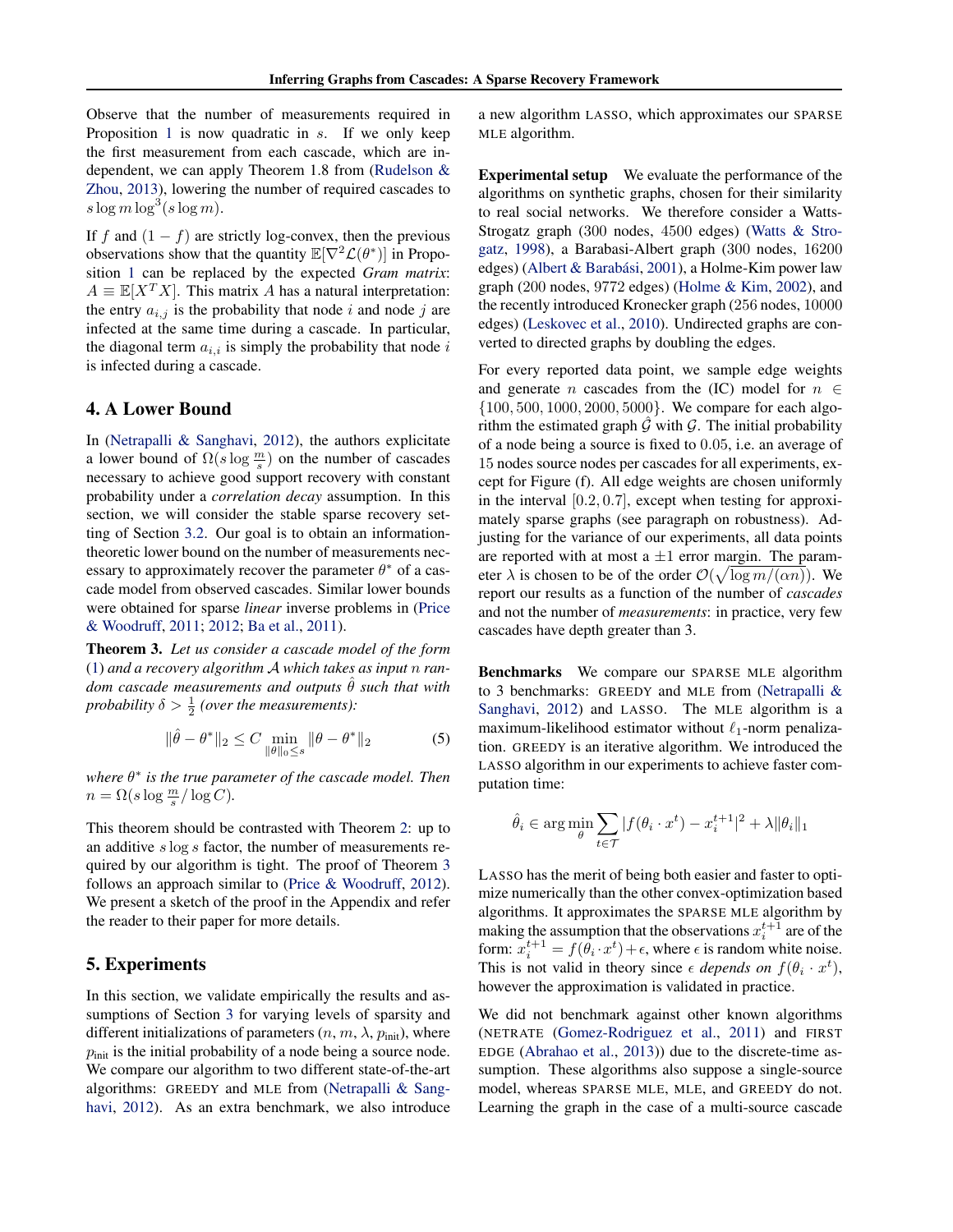<span id="page-7-0"></span>

Figure 2. Figures (a) and (b) report the F1-score in log scale for 2 graphs as a function of the number of cascades n: (a) Barabasi-Albert graph, 300 nodes, 16200 edges. (b) Watts-Strogatz graph, 300 nodes, 4500 edges. Figure (c) plots the Precision-Recall curve for various values of  $\lambda$  for a Holme-Kim graph (200 nodes, 9772 edges). Figures (d) and (e) report the  $\ell_2$ -norm  $\|\Theta - \Theta\|_2$  for a Kronecker graph which is: (d) exactly sparse (e) non-exactly sparse, as a function of the number of cascades n. Figure (f) plots the F1-score for the Watts-Strogatz graph as a function of  $p_{init}$ .

model is harder (see Figure 2 (f)) but more realistic, since we rarely have access to "patient 0" in practice.

# 6. Future Work

techniques opens new venues for future work. Firstly, the sparse recovery literature has already studied regularization patterns beyond the  $\ell_1$ -norm, notably the thresholded and adaptive lasso [\(van de Geer et al.,](#page-9-0) [2011;](#page-9-0) [Zou,](#page-9-0) [2006\)](#page-9-0). Another goal would be to obtain confidence intervals for our estimator, similarly to what has been obtained for the Lasso in the recent series of papers [\(Javanmard & Monta](#page-8-0)[nari,](#page-8-0) [2014;](#page-8-0) [Zhang & Zhang,](#page-9-0) [2014\)](#page-9-0). Finally, the linear threshold model is a commonly stud-

ied diffusion process and can also be cast as a *generalized linear cascade* with inverse link function  $z \mapsto \mathbb{1}_{z>0}$ :  $X_j^{t+1} = \text{sign}(\theta_j \cdot X^t - t_j)$ . This model therefore falls into the 1-bit compressed sensing framework [\(Boufounos](#page-8-0) [& Baraniuk,](#page-8-0) [2008\)](#page-8-0). Several recent papers study the theoretical guarantees obtained for 1-bit compressed sensing with specific measurements [\(Gupta et al.,](#page-8-0) [2010;](#page-8-0) [Plan &](#page-9-0) [Vershynin,](#page-9-0) [2014\)](#page-9-0). Whilst they obtained bounds of the order  $\mathcal{O}(s \log \frac{m}{s})$ , no current theory exists for recovering positive bounded signals from binary measurememts. This research direction may provide the first clues to solve the "adaptive learning" problem: if we are allowed to adaptively *choose* the source nodes at the beginning of each cascade, how much can we improve the current results?

Solving the Graph Inference problem with sparse recovery

Graph Estimation In the case of the LASSO, MLE and SPARSE MLE algorithms, we construct the edges of  $\hat{G}$ :  $\bigcup_{i\in V}\{(i,j): \Theta_{ij} > 0.1\}$ , *i.e* by thresholding. Finally, we report the F1-score= 2precision·recall/(precision+recall), which considers *(1)* the number of true edges recovered by the algorithm over the total number of edges returned by the algorithm (*precision*) and *(2)* the number of true edges recovered by the algorithm over the total number of edges it should have recovered (*recall*). Over all experiments, SPARSE MLE achieves higher rates of precision, recall, and F1-score. Interestingly, both MLE and SPARSE MLE perform exceptionally well on the Watts-Strogatz graph.

Quantifying robustness The previous experiments only considered graphs with strong edges. To test the algorithms in the approximately sparse case, we add sparse edges to the previous graphs according to a bernoulli variable of parameter 1/3 for every non-edge, and drawing a weight uniformly from  $[0, 0.1]$ . The non-sparse case is compared to the sparse case in Figure 2 (d)–(e) for the  $\ell_2$  norm showing that both the LASSO, followed by SPARSE MLE are the most robust to noise.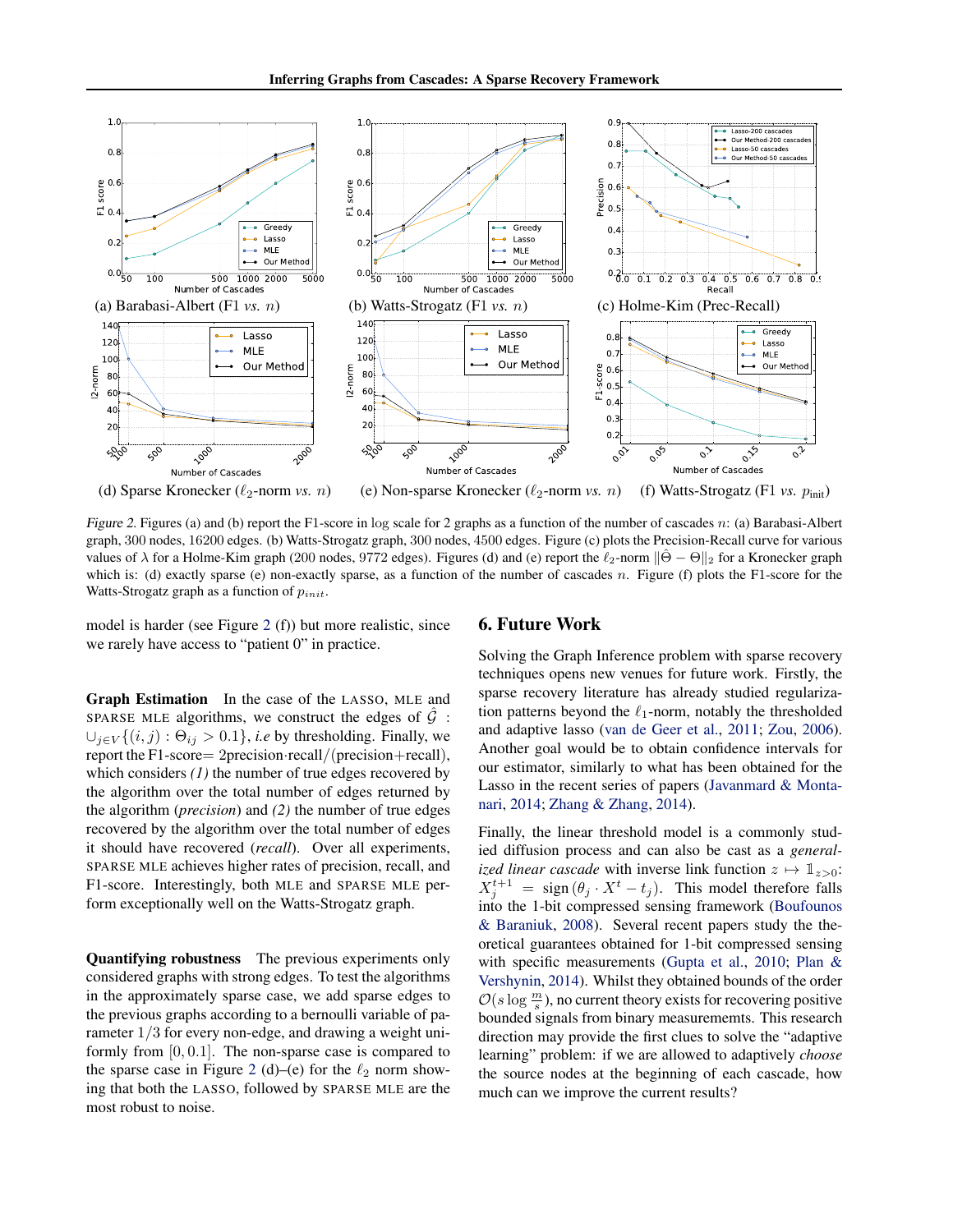# <span id="page-8-0"></span>Acknowledgments

We would like to thank Yaron Singer, David Parkes, Jelani Nelson, Edoardo Airoldi and Or Sheffet for helpful discussions. We are also grateful to the anonymous reviewers for their insightful feedback and suggestions.

# References

- Abrahao, Bruno D., Chierichetti, Flavio, Kleinberg, Robert, and Panconesi, Alessandro. Trace complexity of network inference. In *The 19th ACM SIGKDD International Conference on Knowledge Discovery and Data Mining, KDD 2013, Chicago, IL, USA, August 11-14, 2013*, pp. 491–499, 2013.
- Adar, Eytan and Adamic, Lada A. Tracking information epidemics in blogspace. In *2005 IEEE / WIC / ACM International Conference on Web Intelligence (WI 2005), 19-22 September 2005, Compiegne, France*, pp. 207– 214, 2005.
- Albert, Réka and Barabási, Albert-László. Statistical mechanics of complex networks. *CoRR*, condmat/0106096, 2001.
- Ba, Khanh Do, Indyk, Piotr, Price, Eric, and Woodruff, David P. Lower bounds for sparse recovery. *CoRR*, abs/1106.0365, 2011.
- Bickel, Peter J, Ritov, Ya'acov, and Tsybakov, Alexandre B. Simultaneous analysis of lasso and dantzig selector. *The Annals of Statistics*, pp. 1705–1732, 2009a.
- Bickel, Peter J., Ritov, Ya'acov, and Tsybakov, Alexandre B. Simultaneous analysis of lasso and dantzig selector. *Ann. Statist.*, 37(4):1705–1732, 08 2009b.
- Boufounos, Petros and Baraniuk, Richard G. 1-bit compressive sensing. In *42nd Annual Conference on Information Sciences and Systems, CISS 2008, Princeton, NJ, USA, 19-21 March 2008*, pp. 16–21, 2008.
- Candes, Emmanuel J and Tao, Terence. Near-optimal signal recovery from random projections: Universal encoding strategies? *Information Theory, IEEE Transactions on*, 52(12):5406–5425, 2006.
- Daneshmand, Hadi, Gomez-Rodriguez, Manuel, Song, Le, and Schölkopf, Bernhard. Estimating diffusion network structures: Recovery conditions, sample complexity & soft-thresholding algorithm. In *Proceedings of the 31th International Conference on Machine Learning, ICML 2014, Beijing, China, 21-26 June 2014*, pp. 793–801, 2014.
- Donoho, David L. Compressed sensing. *Information Theory, IEEE Transactions on*, 52(4):1289–1306, 2006.
- Du, Nan, Song, Le, Woo, Hyenkyun, and Zha, Hongyuan. Uncover topic-sensitive information diffusion networks. In *Proceedings of the Sixteenth International Conference on Artificial Intelligence and Statistics*, pp. 229– 237, 2013.
- Du, Nan, Liang, Yingyu, Balcan, Maria, and Song, Le. Influence function learning in information diffusion networks. In *Proceedings of the 31st International Conference on Machine Learning (ICML-14)*, pp. 2016–2024, 2014.
- Gomez Rodriguez, Manuel, Leskovec, Jure, and Krause, Andreas. Inferring networks of diffusion and influence. In *Proceedings of the 16th ACM SIGKDD International Conference on Knowledge Discovery and Data Mining*, KDD '10, pp. 1019–1028, New York, NY, USA, 2010. ACM. ISBN 978-1-4503-0055-1.
- Gomez-Rodriguez, Manuel, Balduzzi, David, and Schölkopf, Bernhard. Uncovering the temporal dynamics of diffusion networks. *CoRR*, abs/1105.0697, 2011.
- Gupta, Ankit, Nowak, Robert, and Recht, Benjamin. Sample complexity for 1-bit compressed sensing and sparse classification. In *IEEE International Symposium on Information Theory, ISIT 2010, June 13-18, 2010, Austin, Texas, USA, Proceedings*, pp. 1553–1557, 2010.
- Holme, Petter and Kim, Beom Jun. Growing scale-free networks with tunable clustering. *Physical review E*, 65: 026–107, 2002.
- Javanmard, Adel and Montanari, Andrea. Confidence intervals and hypothesis testing for high-dimensional regression. *The Journal of Machine Learning Research*, 15(1):2869–2909, 2014.
- Kempe, David, Kleinberg, Jon M., and Tardos, Éva. Maximizing the spread of influence through a social network. In *Proceedings of the Ninth ACM SIGKDD International Conference on Knowledge Discovery and Data Mining, Washington, DC, USA, August 24 - 27, 2003*, pp. 137– 146, 2003.
- Leskovec, Jure, McGlohon, Mary, Faloutsos, Christos, Glance, Natalie S., and Hurst, Matthew. Patterns of cascading behavior in large blog graphs. In *Proceedings of the Seventh SIAM International Conference on Data Mining, April 26-28, 2007, Minneapolis, Minnesota, USA*, pp. 551–556, 2007.
- Leskovec, Jure, Chakrabarti, Deepayan, Kleinberg, Jon M., Faloutsos, Christos, and Ghahramani, Zoubin. Kronecker graphs: An approach to modeling networks. *Journal of Machine Learning Research*, 11:985–1042, 2010.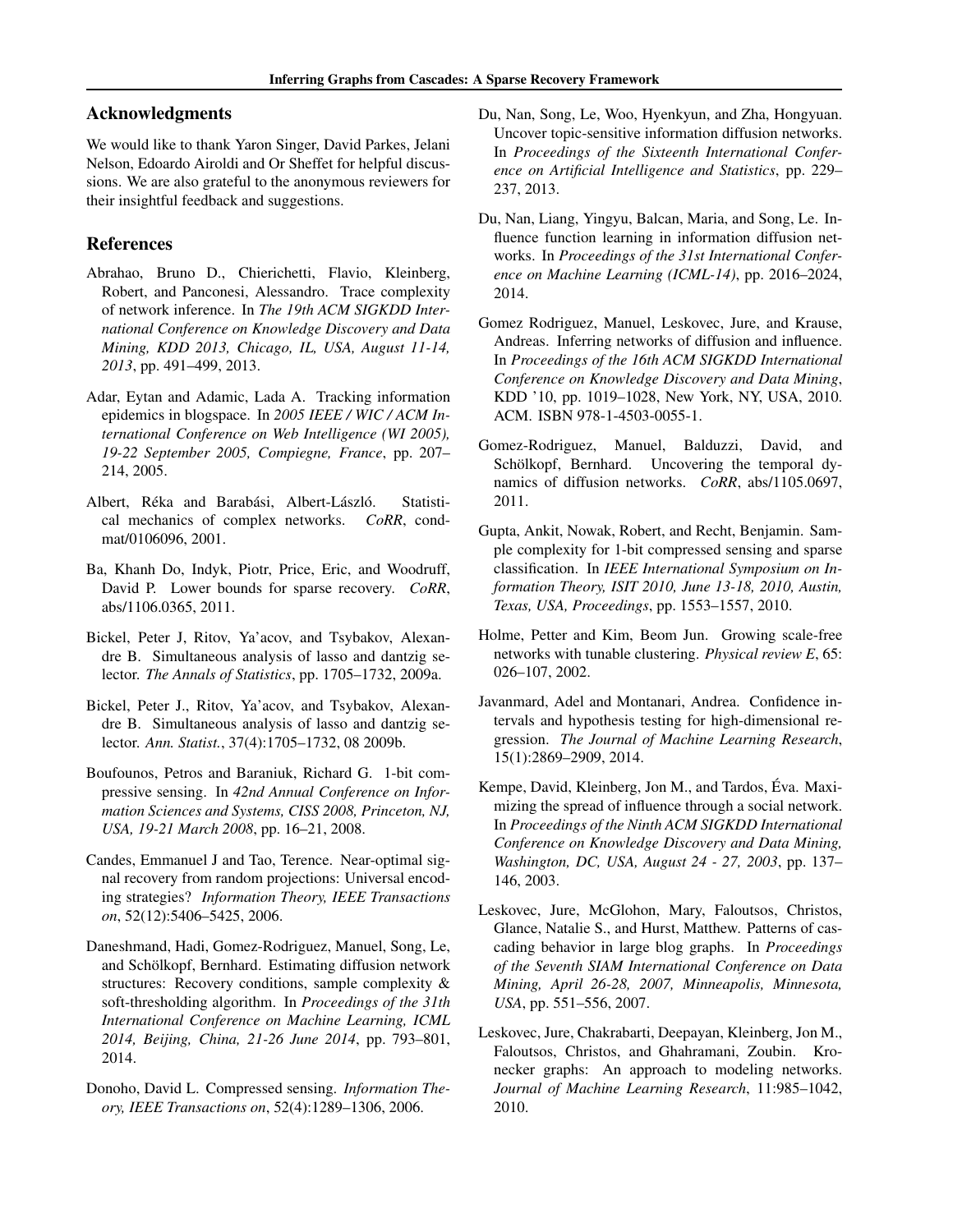- <span id="page-9-0"></span>Liben-Nowell, David and Kleinberg, Jon. Tracing information flow on a global scale using Internet chain-letter data. *Proceedings of the National Academy of Sciences*, 105(12):4633–4638, 2008.
- Negahban, Sahand N., Ravikumar, Pradeep, Wrainwright, Martin J., and Yu, Bin. A unified framework for highdimensional analysis of m-estimators with decomposable regularizers. *Statistical Science*, 27(4):538–557, December 2012.
- Netrapalli, Praneeth and Sanghavi, Sujay. Learning the graph of epidemic cascades. *SIGMETRICS Perform. Eval. Rev.*, 40(1), June 2012. ISSN 0163-5999.
- Plan, Yaniv and Vershynin, Roman. Dimension reduction by random hyperplane tessellations. *Discrete & Computational Geometry*, 51(2):438–461, 2014.
- Price, Eric and Woodruff, David P. (1 + eps)-approximate sparse recovery. In Ostrovsky, Rafail (ed.), *IEEE 52nd Annual Symposium on Foundations of Computer Science, FOCS 2011, Palm Springs, CA, USA, October 22- 25, 2011*, pp. 295–304. IEEE Computer Society, 2011. ISBN 978-1-4577-1843-4.
- Price, Eric and Woodruff, David P. Applications of the shannon-hartley theorem to data streams and sparse recovery. In *Proceedings of the 2012 IEEE International Symposium on Information Theory, ISIT 2012, Cambridge, MA, USA, July 1-6, 2012*, pp. 2446–2450. IEEE, 2012. ISBN 978-1-4673-2580-6.
- Raskutti, Garvesh, Wainwright, Martin J., and Yu, Bin. Restricted eigenvalue properties for correlated gaussian designs. *Journal of Machine Learning Research*, 11:2241– 2259, 2010.
- Rudelson, Mark and Zhou, Shuheng. Reconstruction from anisotropic random measurements. *IEEE Transactions on Information Theory*, 59(6):3434–3447, 2013.
- van de Geer, Sara, Bühlmann, Peter, and Zhou, Shuheng. The adaptive and the thresholded lasso for potentially misspecified models (and a lower bound for the lasso). *Electron. J. Statist.*, 5:688–749, 2011.
- van de Geer, Sara A. and Bühlmann, Peter. On the conditions used to prove oracle results for the lasso. *Electron. J. Statist.*, 3:1360–1392, 2009.
- Watts, Duncan J. and Strogatz, Steven H. Collective dynamics of 'small-world' networks. *Nature*, 393(6684): 440–442, 1998.
- Zhang, Cun-Hui and Zhang, Stephanie S. Confidence intervals for low dimensional parameters in high dimensional linear models. *Journal of the Royal Statistical*

*Society: Series B (Statistical Methodology)*, 76(1):217– 242, 2014.

- Zhao, Peng and Yu, Bin. On model selection consistency of lasso. *J. Mach. Learn. Res.*, 7:2541–2563, December 2006. ISSN 1532-4435.
- Zou, Hui. The adaptive lasso and its oracle properties. *Journal of the American Statistical Association*, 101 (476):1418–1429, 2006.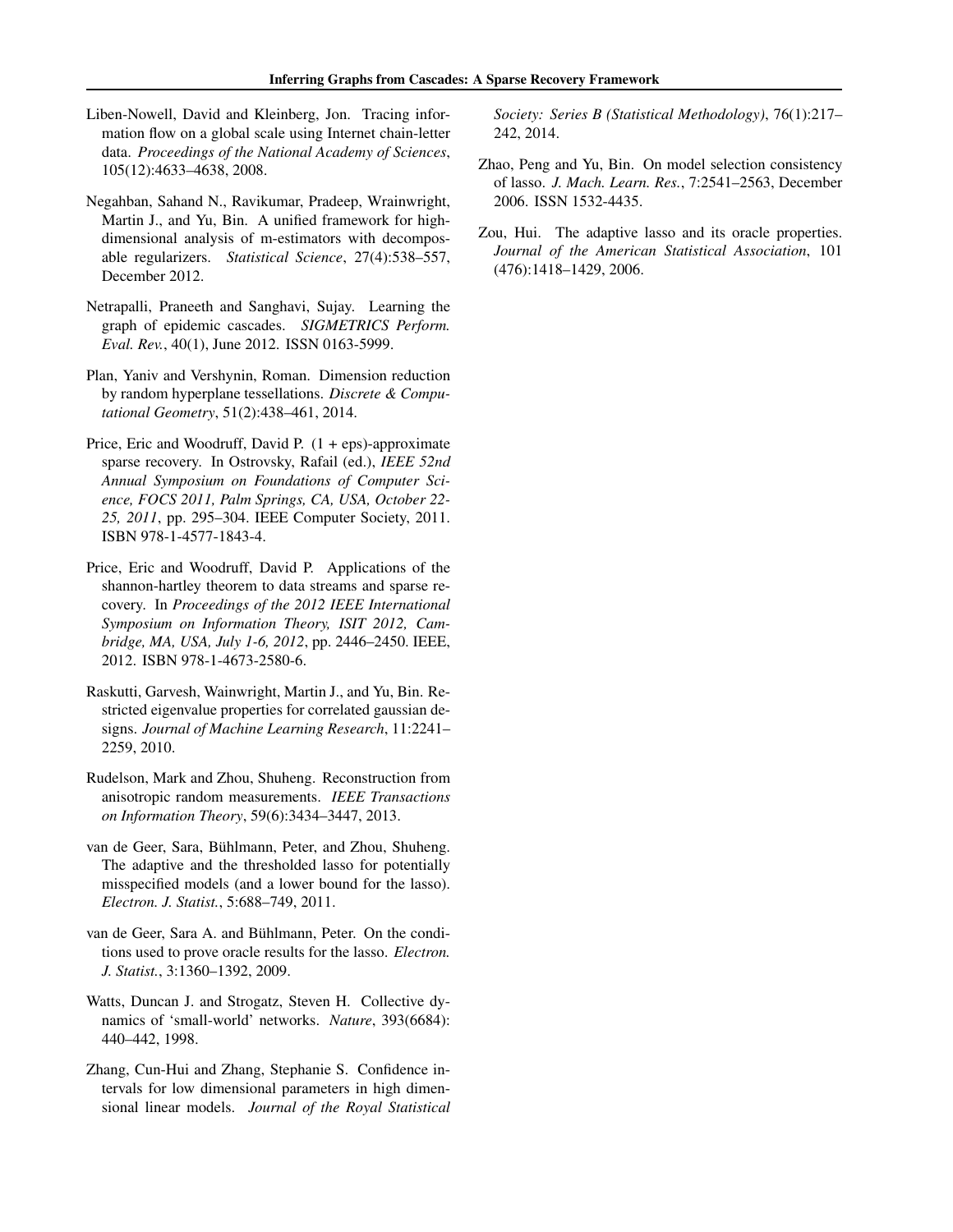# 7. Appendix

In this appendix, we provide the missing proofs of Section [3](#page-4-0) and Section [4.](#page-6-0) We also show additional experiments on the running time of our recovery algorithm which could not fit in the main part of the paper.

#### 7.1. Proofs of Section [3](#page-4-0)

*Proof of Lemma [1.](#page-2-0)* Using the inequality  $\forall x > 0$ ,  $\log x \geq 0$  $1 - \frac{1}{x}$ , we have  $|\log(\frac{1}{1-p}) - \log(\frac{1}{1-p'})| \ge \max(1 - \frac{1}{x})$  $\frac{1-p}{1-p'}$ ,  $1-\frac{1-p'}{1-p}$  $\frac{1-p'}{1-p}$ ) ≥ max $(p-p', p'-p)$ .  $\Box$ 

*Proof of Lemma [3.](#page-4-0)* The gradient of  $\mathcal{L}$  is given by:

$$
\nabla \mathcal{L}(\theta^*) = \frac{1}{|\mathcal{T}|} \sum_{t \in \mathcal{T}} x^t \left[ x_i^{t+1} \frac{f'}{f} (\theta^* \cdot x^t) - (1 - x_i^{t+1}) \frac{f'}{1 - f} (\theta^* \cdot x^t) \right]
$$

Let  $\partial_j \mathcal{L}(\theta)$  be the j-th coordinate of  $\nabla \mathcal{L}(\theta^*)$ . Writing  $\partial_j \mathcal{L}(\theta^*) = \frac{1}{|\mathcal{T}|} \sum_{t \in \mathcal{T}} Y_t$  and since  $\mathbb{E}[x_i^{t+1}|x^t] = f(\theta^* \cdot x^t)$ , we have that  $\mathbb{E}[Y_{t+1}|Y_t] = 0$ . Hence  $Z_t = \sum_{k=1}^t Y_k$  is a martingale.

Using assumption (LF), we have almost surely  $|Z_{t+1} |Z_t| \leq \frac{1}{\alpha}$  and we can apply Azuma's inequality to  $Z_t$ :

$$
\mathbb{P}\left[|Z_{\mathcal{T}}| \ge \lambda\right] \le 2\exp\left(\frac{-\lambda^2\alpha}{2n}\right)
$$

Applying a union bound to have the previous inequality hold for all coordinates of  $\nabla \mathcal{L}(\theta)$  implies:

$$
\mathbb{P}\left[\|\nabla \mathcal{L}(\theta^*)\|_{\infty} \geq \lambda\right] \leq 2m \exp\left(\frac{-\lambda^2 n \alpha}{2}\right)
$$

Choosing 
$$
\lambda \equiv 2\sqrt{\frac{\log m}{\alpha n^{1-\delta}}}
$$
 concludes the proof.

*Proof of Corollary [1.](#page-5-0)* By choosing  $\delta = 0$ , if  $n > \frac{9s \log m}{\alpha \gamma^2 \epsilon^2}$ , then  $\|\hat{\theta} - \theta^*\|_2 < \epsilon < \eta$  with probability  $1 - \frac{1}{m}$ . If  $\theta_i^* = 0$ and  $\hat{\theta} > \eta$ , then  $\|\hat{\theta} - \theta^*\|_2 \geq |\hat{\theta}_i - \theta_i^*| > \eta$ , which is a contradiction. Therefore we get no false positives. If  $\theta_i^* > \eta + \epsilon$ , then  $|\hat{\theta}_i - \theta_i^*| < \epsilon \implies \theta_j > \eta$  and we get all strong parents. П

(RE) with high probability We now prove Proposition [1.](#page-5-0) The proof mostly relies on showing that the Hessian of likelihood function  $\mathcal L$  is sufficiently well concentrated around its expectation.

*Proof.* Writing  $H \equiv \nabla^2 \mathcal{L}(\theta^*)$ , if  $\forall \Delta \in C(S)$ ,  $\|\mathbb{E}[H]$  –  $H\|x\|_{\infty} \leq \lambda$  and  $\mathbb{E}[H]$  verifies the  $(S, \gamma)$ -(RE) condition then:

$$
\forall \Delta \in C(S), \ \Delta H \Delta \ge \Delta \mathbb{E}[H] \Delta (1 - 32s\lambda/\gamma) \tag{6}
$$

Indeed,  $|\Delta(H - E[H])\Delta| \leq 2\lambda \|\Delta\|_1^2 \leq 2\lambda (4\sqrt{s}\|\Delta_s\|_2)^2$ . Writing  $\partial_{i,j}^2 \mathcal{L}(\theta^*) = \frac{1}{|\mathcal{T}|} \sum_{t \in \mathcal{T}} Y_t$  and using  $(LF)$  and  $(LF2)$  we have  $|Y_t - \mathbb{E}[Y_t]| \leq \frac{3}{\alpha}$ . Applying Azuma's inequality as in the proof of Lemma [3,](#page-4-0) this implies:

$$
\mathbb{P}\left[\|\mathbb{E}[H] - H\|_{\infty} \ge \lambda\right] \le 2\exp\left(-\frac{n\alpha\lambda^2}{3} + 2\log m\right)
$$

Thus, if we take  $\lambda = \sqrt{\frac{9logm}{\alpha n^{1-\delta}}}$ ,  $||E[H] - H||_{\infty} \leq \lambda$  w.p at least  $1 - e^{-n^{\delta} \log m}$ . When  $n^{1-\delta} \ge \frac{1}{28\gamma \alpha} s^2 \log m$ , (6) implies  $\forall \Delta \in C(S)$ ,  $\Delta H \Delta \geq \frac{1}{2} \Delta \mathbb{E}[H] \Delta$ , w.p. at least  $1 - e^{-n^{\delta} \log m}$  $1 - e^{-n^{\delta} \log m}$  and the conclusion of Proposition 1 follows.  $\Box$ 

#### 7.2. Proof of Theorem [3](#page-6-0)

Let us consider an algorithm  $A$  which verifies the recovery guarantee of Theorem [3:](#page-6-0) there exists a probability distribution over measurements such that for all vectors  $\theta^*$ , [\(5\)](#page-6-0) holds w.p.  $\delta$ . This implies by the probabilistic method that for all distribution D over vectors  $\theta$ , there exists an  $n \times m$ measurement matrix  $X_D$  with such that [\(5\)](#page-6-0) holds w.p.  $\delta(\theta)$ is now the random variable).

Consider the following distribution  $D$ : choose  $S$  uniformly at random from a "well-chosen" set of s-sparse supports F and t uniformly at random from  $X \equiv \{t \in$  $\{-1,0,1\}^m$  | supp $(t) \in \mathcal{F}\}$ . Define  $\theta = t + w$  where  $w \sim \mathcal{N}(0, \alpha \frac{s}{m} I_m)$  and  $\alpha = \Omega(\frac{1}{C})$ .

Consider the following communication game between Alice and Bob: (1) Alice sends  $y \in \mathbb{R}^m$  drawn from a Bernouilli distribution of parameter  $f(X_D \theta)$  to Bob. (2) Bob uses A to recover  $\theta$  from y. It can be shown that at the end of the game Bob now has a quantity of information  $\Omega(s \log \frac{m}{s})$  about S. By the Shannon-Hartley theorem, this information is also upper-bounded by  $\mathcal{O}(n \log C)$ . These two bounds together imply the theorem.

#### 7.3. Running Time Analysis

We include here a running time analysis of our algorithm. In Figure [3,](#page-11-0) we compared our algorithm to the benchmark algorithms for increasing values of the number of nodes. In Figure [4,](#page-11-0) we compared our algorithm to the benchmarks for a fixed graph but for increasing number of observed cascades.

In both Figures, unsurprisingly, the simple greedy algorithm is the fastest. Even though both the MLE algorithm